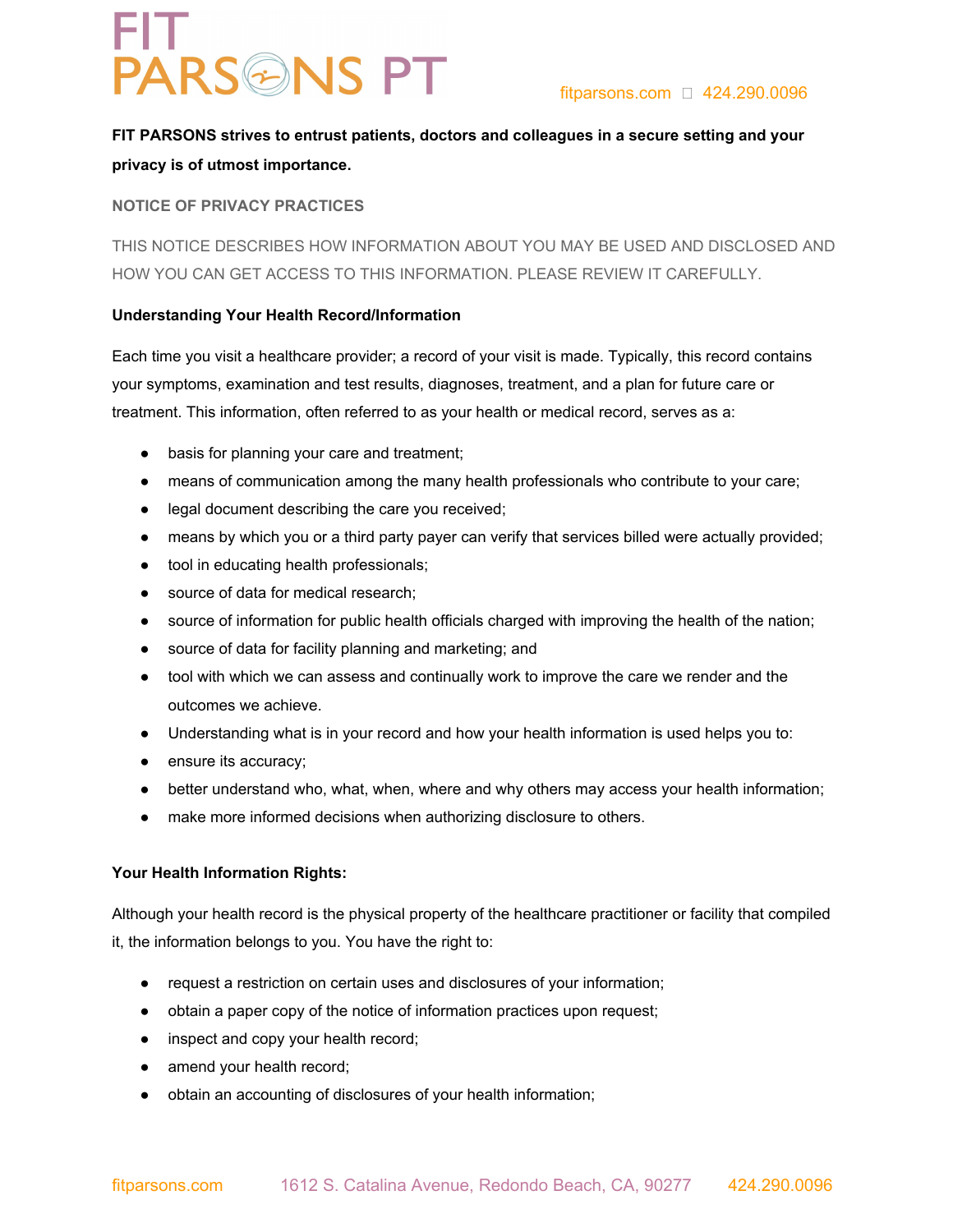- request communications of your health information by alternative means or at alternative locations;
- revoke your authorization to use or disclose health information except to the extent that action has already been taken.
- Chose someone to exercise your rights on your behalf with a Power of Attorney

#### **Our Responsibilities:**

This organization is required to:

- maintain the privacy of your health information according to Health Insurance Portability and Accountability Act of 1996 (HIPPA).;
- provide you with a notice as to our legal duties and privacy practices with respect to information we collect and maintain about you;
- abide by the terms of this notice;
- notify you if we are unable to agree to a requested restriction;
- accommodate reasonable requests you may have to communicate health information by alternative means or at alternative locations.

We reserve the right to change our practices and to make the new provisions effective for all protected health information we maintain. Should our information practices change, we will mail a revised notice to the address you've supplied us.

We will not use or disclose your health information without your authorization, except as described in this notice.

#### **For More Information or to Report a Problem**

If have questions and would like additional information, you may contact Stacey Parsons at 424.290.0096

If you believe your privacy rights have been violated, you can file a complaint with the Director of Health Information Management or with the Secretary of Health and Human Services. There will be no retaliation for filing a complaint.

#### **Examples of Disclosures for Treatment, Payment and Health Operations**

*We will use your health information for treatment.*

*We will use your health information for regular health system improvement operations.*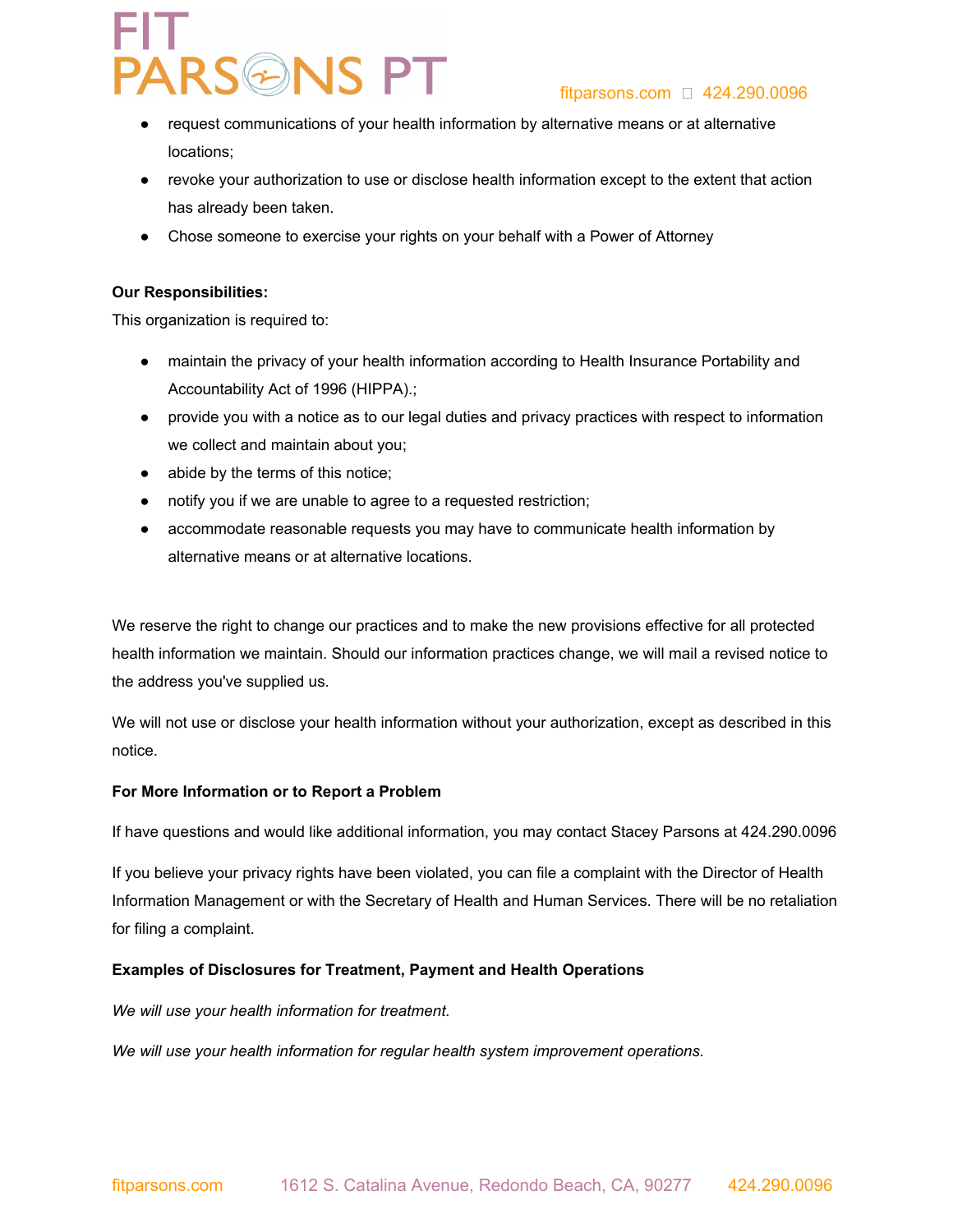## PARS@NS PT

#### **Other Uses or Disclosures**

*Notification*: We may use or disclose information to notify or assist in notifying a family member, personal representative, or another person responsible for your care, your location, and general condition.

*Communication with Family*: Health professionals, using their best judgment, may disclose to a family member, other relative, close personal friend or any other person you identify, health information relevant to that person's involvement in your care or payment related to your care.

*Research*: We may disclose information to researchers when their research has been approved by an Institutional Review Board that has reviewed the research proposal and established protocols to ensure the privacy of your health information.

*Funeral Directors:* We may disclose health information to funeral directors consistent with applicable law to carry out their duties.

*Organ Procurement Organizations:* Consistent with applicable law, we may disclose health information to organ procurement organizations or other entities engaged in the procurement, banking, or transplantation of organs for the purpose of tissue donation and transplant.

*Marketing*: We may contact you to provide appointment reminders or information about treatment alternatives or other health related benefits and services that may be of interest to you.

*Food and Drug Administration (FDA)*: We may disclose to the FDA health information relative to adverse events with respect to food, supplements, product and product defects or post marketing surveillance information to enable product recalls, repairs or replacement.

*Workers Compensation:* We may disclose health information to the extent authorized by and to the extent necessary to comply with laws relating to workers compensation or other similar programs established by law.

*Public Health:* As required by law, we may disclose your health information to public health or legal authorities charged with preventing or controlling disease, injury or disability.

*Correctional Institution:* Should you be an inmate of a correctional institution, we may disclose to the institution or agents thereof, health information necessary for your health, and the health and safety of other individuals.

*Law Enforcement:* We may disclose health information for law enforcement purposes as required by law, or in response to a valid subpoena.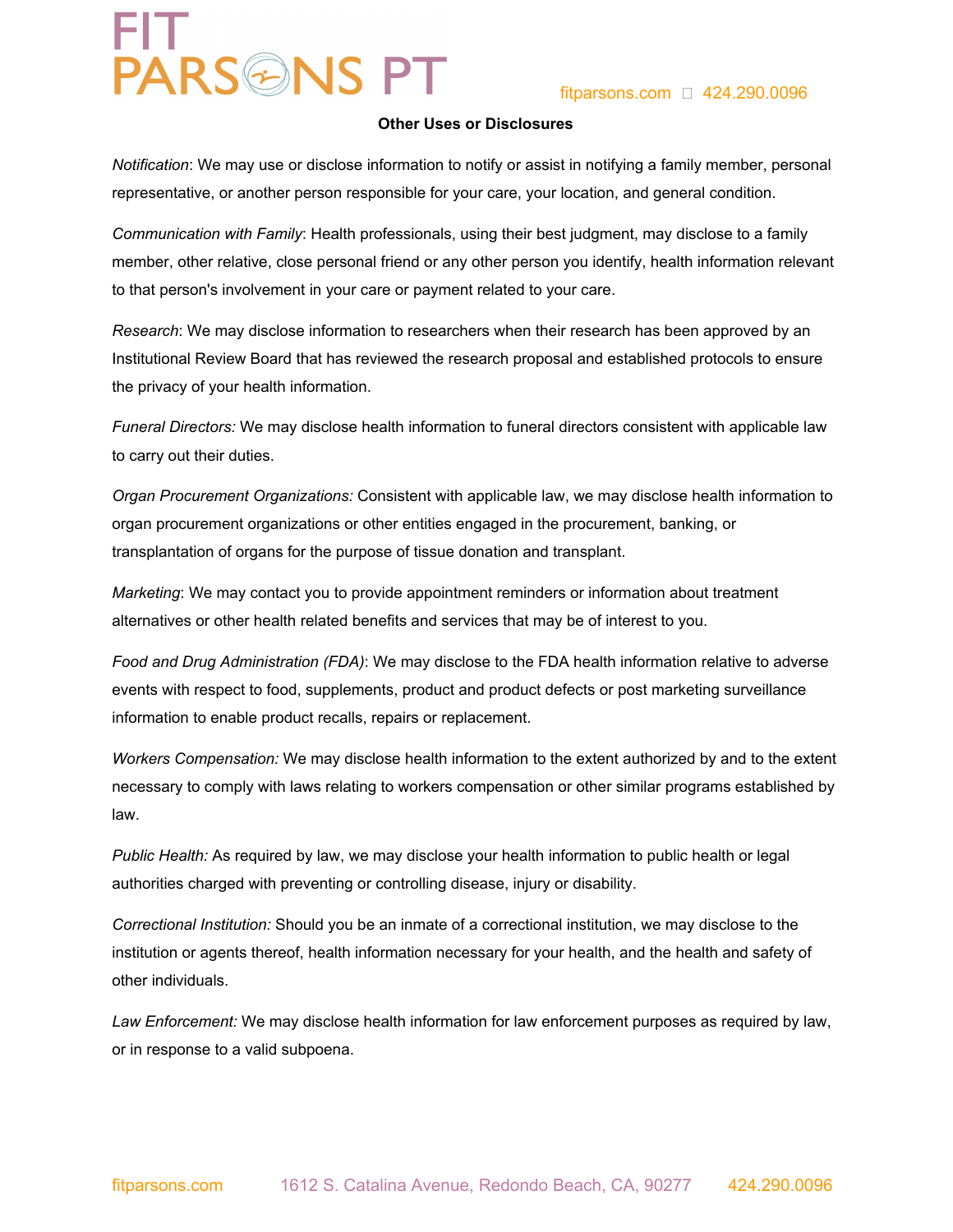## FI L **PARSONS PT**

#### fitparsons.com  $\Box$  424.290.0096

Federal law makes provision for your health information to be released to an appropriate health oversight agency, public health authority or attorney, provided that a workforce member or business associate believes in good faith that we have engaged in unlawful conduct or have otherwise violated professional or clinical standards and are potentially endangering one or more patients, workers or the public.

#### **PERSONAL INFORMATION COLLECTION, USE & CONTROL**

#### **Accessing and Changing Your Account Information**

You can review the Personal Information you provided us and make any desired changes to the information you provide, including email and contact preferences, at any time by emailing [info@fitparsons.com.](mailto:info@fitparsons.com) Please be aware that even after your request for a change is processed, FIT PARSONS may, for a time, retain residual information about you in its backup and/or archival copies of its database.

#### **Consent for FIT PARSONS to Use the Information You Provide**

Certain information you provide to FIT PARSONS may reveal your nationality, ethnic origin, religion or other aspects of your private life, and generally about you. Please be aware that in providing information to FIT PARSONS for the purposes of providing the most accurate and comprehensive patient care, you are expressly and voluntarily accepting the terms and conditions of this Privacy Policy and FIT PARSONS User Agreement and you are CONSENTING TO TREATMENT with FIT PARSONS as deemed appropriate based on your evaluation findings. The supplying of all such information by you to FIT PARSONS including all information deemed "sensitive" by applicable law, is entirely voluntary on your part. You have the right to withdraw your consent at any time, in accordance with the terms of this Privacy Policy and the User Agreement, but please note that your withdrawal of consent will not be retroactive.

#### **FIT PARSONS Communications to You**

FIT PARSONS will communicate with you through email, notices, phone and text. Our communications to you include emails that help inform Users of FIT PARSONS' various services. You can change your email and contact preferences at any time by updating your communication preferences.

**Newsletter Opt-Out:** You may choose to stop receiving FIT PARSONS Newsletters by following the unsubscribe instructions included in these emails or you can contact us at [info@fitparsons.com](mailto:info@fitparsons.com)

**Your Obligations:** You must, at all times, respect the terms and conditions of the then-current Privacy Policy and the Terms of Service.

**Changes to this Privacy Policy:** Please review this privacy policy frequently as we will modify it at any time. If we make material changes to this policy, we will notify you here, or by email. By continuing to use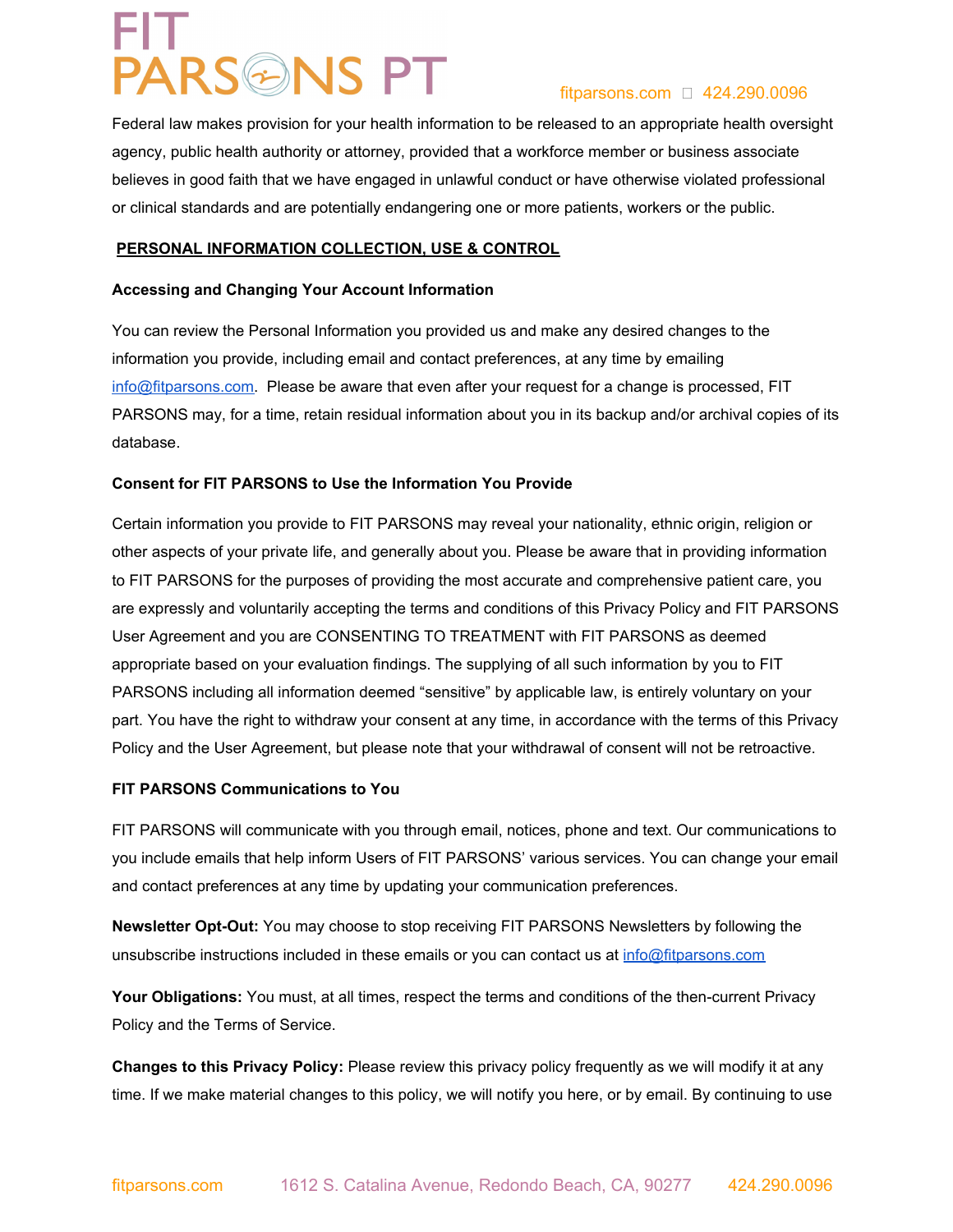### FIT **PARSONS PT**

the services provided by FIT PARSONS after notice of changes have been sent to you, you are consenting to the changes.

#### **CONTACT US**

**If you have questions or comments about this privacy policy, please email us at [info@fitparsons.com](mailto:info@fitparsons.com) or contact us at 424-290-0096.**

**Terms of Service** This User Agreement ("Agreement") is between you and FIT PARSONS. Your rights and obligations under this Agreement and in using this Site are not assignable. Your use and access of the web site constitutes your acceptance, without modification, of the terms, conditions and notices contained herein. In addition, when using particular site services, you shall be subject to any posted guidelines, rules, and policies applicable to such services that may be posted from time to time. All such guidelines, rules, and policies are hereby incorporated by reference into this Agreement.

By using this web site, YOU ACKNOWLEDGE THAT YOU HAVE READ THIS AGREEMENT AND THAT YOU ACCEPT THE TERMS THEREOF. Please read the following terms carefully. If you do not agree to the terms and conditions of this Agreement, you may not access, view, obtain goods or services from, or otherwise use this web site. You acknowledge that you are 13 years of age or older, and, if under the age of 18, are using this web site under the supervision of a parent, legal guardian, or other responsible adult. Children under the age of 13 are not allowed to visit or otherwise use our Site. You agree to the terms and conditions of the FIT PARSONS Privacy Policy, hereby incorporated by reference, which details the ways in which we and other parties might use personal information that belongs to you. In accordance with this Policy, we may use information and materials received from you or collected through your use of our Site. You are responsible for regularly reviewing this User Agreement. FIT PARSONS reserves the right, at its sole discretion, to change, modify, add, remove or terminate any portion of this Agreement, in whole or in part, at any time, without prior notice. We reserve the right to release information to the proper authorities, as a result of a violation of our standards or unlawful acts, if the information is subpoenaed and/or if we deem it necessary and/or appropriate. FIT PARSONS has the right, but not the obligation, to refuse service at its sole discretion.You hereby waive all rights to any claim against FIT PARSONS for any alleged or actual infringements of any proprietary rights, rights of privacy and publicity, moral rights, and rights of attribution in connection with such Communications. You will be responsible for your own communications and its consequences. FIT PARSONS does not represent or guarantee the truthfulness,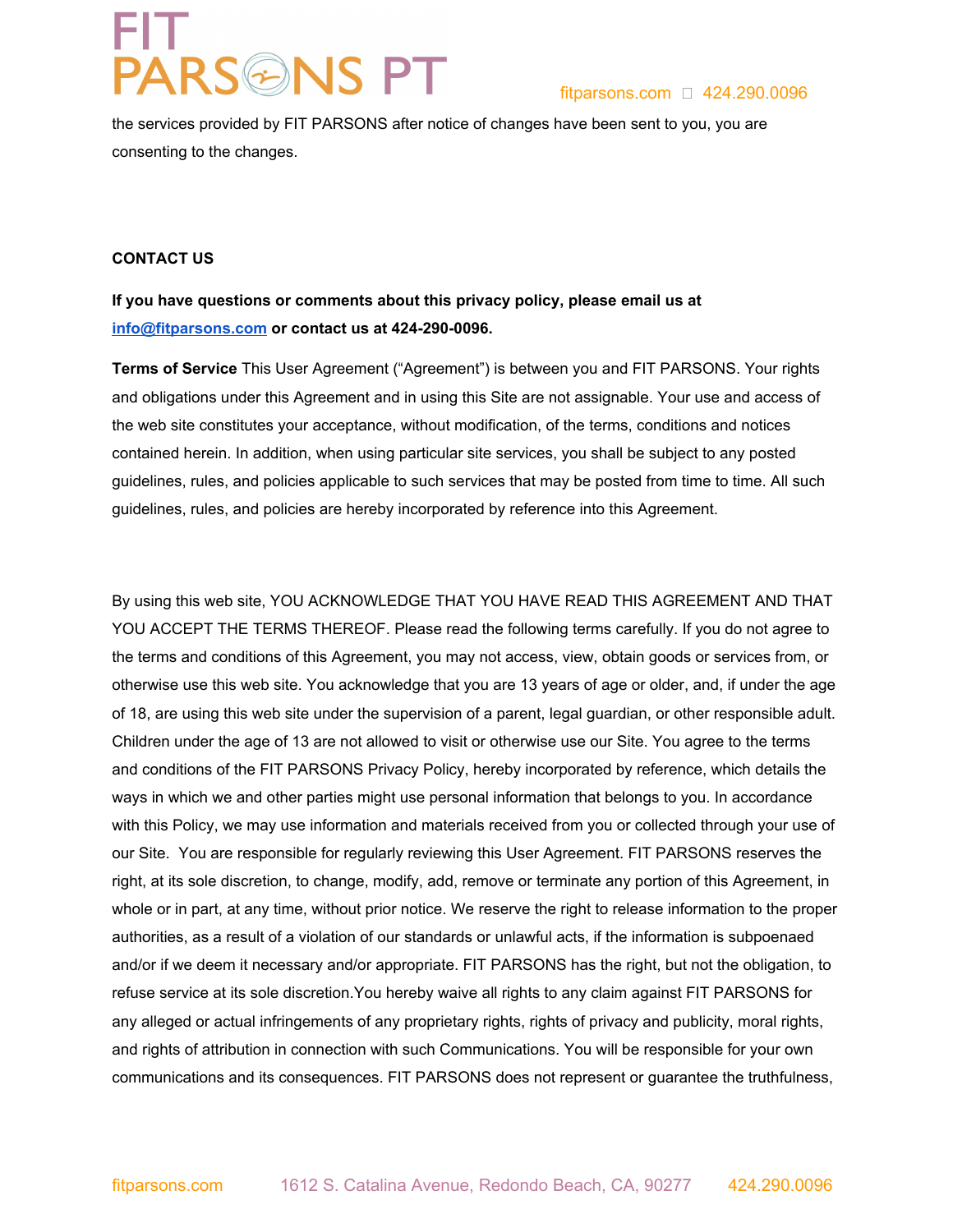### FH. **PARSONS PT**

#### fitparsons.com  $\Box$  424.290.0096

accuracy, or reliability of any material posted. FIT PARSONS reserves the right to expel users and prevent their further access to the website for violating this Agreement or violating the law. FIT PARSONS may immediately, without prior notice, issue a warning, temporarily suspend, indefinitely suspend, or terminate your use of and access to the Site, at our sole discretion, for any reason, whether with or without cause or warning, and without liability. Your sole remedy against FIT PARSONS in the event of a dispute arising out of this Agreement, the Site or your use thereof, is to terminate this Agreement by ceasing your use of the Site. In the event of termination of this Agreement, FIT PARSONS may delete and/or store, in its discretion, data associated with your use of the Site. FIT PARSONS may also change, suspend, or discontinue any aspect of the website at any time, including the availability of any website feature, database, or content.

The website contains information about FIT PARSONS. While this information was believed to be accurate as of the date prepared, we disclaim any liability arising from its accuracy and any duty or obligation to update this information or any other content. Our Site may include statements concerning our operations. When used on our Site, words like "anticipates," "expects," believes," "estimates," "seeks," "plans," "intends," and similar expressions are intended to identify forward-looking statements designed to fall within securities law safe harbors for forward-looking statements. FIT PARSONS makes no warranty, express or implied, with respect to the content, information, or services provided through, or in conjunction with, the website. We make no guarantee of the accuracy, correctness or completeness of any information on the Site, and shall not be responsible for: (i) any errors of omission arising from the use of such information. You acknowledge that any reliance upon any such opinion, advice, statement, memorandum, or information shall be at your sole risk. You acknowledge that neither FIT PARSONS nor its website, are engaged in rendering legal, medical, counseling, or other professional services or advice. We encourage you to seek appropriate professional advice for any situation or problem that you may have. FIT PARSONS has the right, but not the obligation, to correct any errors or omissions in any portion of the website.

YOU AGREE THAT YOUR USE OF THE WEB SITE IS AT YOUR OWN RISK. THE WEB SITE, INCLUDING ALL CONTENT, SOFTWARE, FUNCTIONS, SERVICES, MATERIALS, AND/OR INFORMATION MADE AVAILABLE OR DISCUSSED ON OR ACCESSED THROUGH THE WEB SITE, IS PROVIDED "AS IS," WITHOUT WARRANTY OF ANY KIND. IN NO EVENT SHALL FIT PARSONS BE LIABLE FOR ANY DIRECT, INDIRECT, INCIDENTAL, SPECIAL OR CONSEQUENTIAL DAMAGES ARISING OUT OF OR IN ANY WAY CONNECTED WITH THE USE OF THE WEB SITE OR WITH THE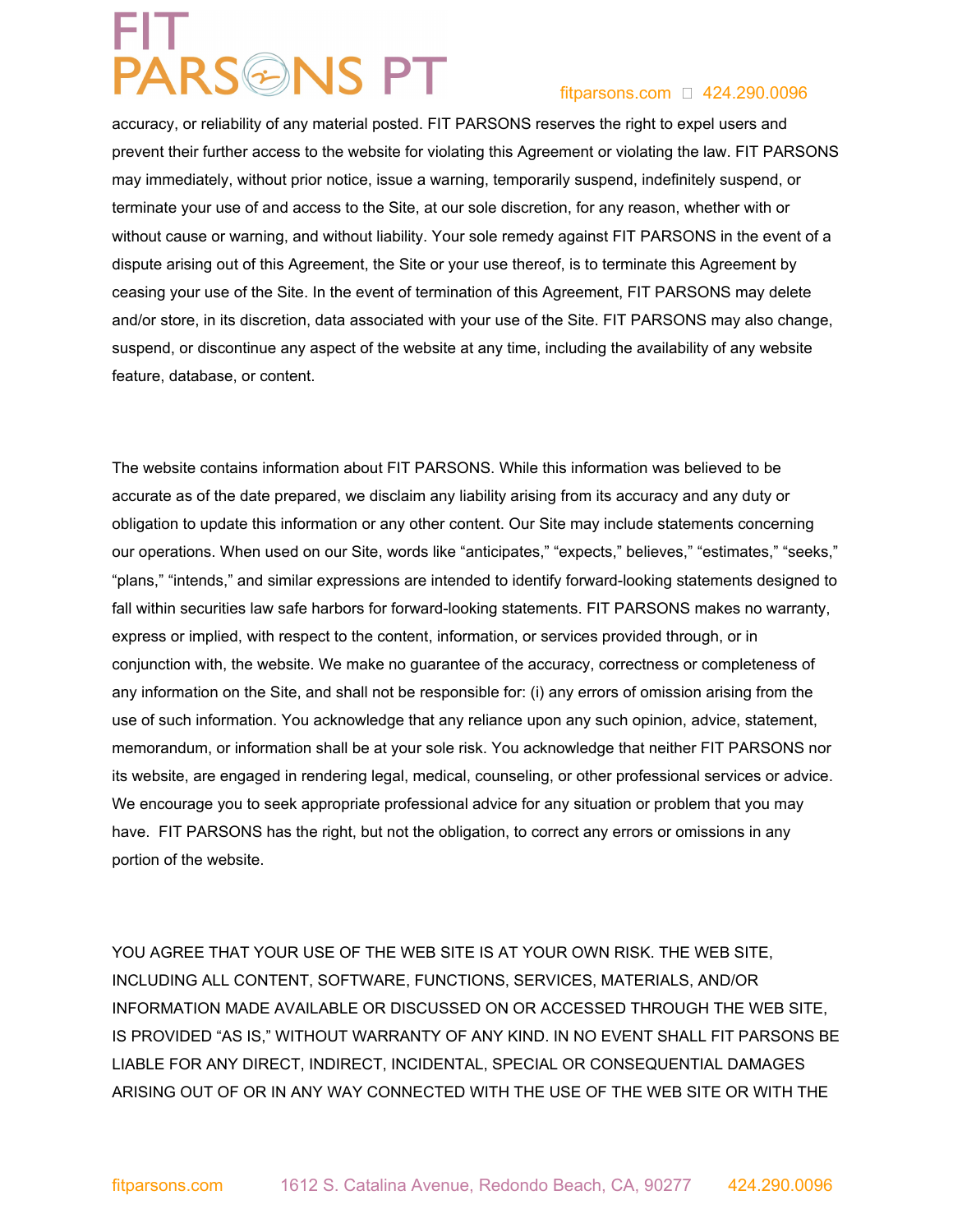## FIT **PARSONS PT**

#### fitparsons.com  $\Box$  424.290.0096

DELAY OR INABILITY TO USE SAME, OR WITH HYPERTEXT OR GRAPHIC LINKS TO THIRD PARTIES, OR FOR ANY BREACH OF SECURITY ASSOCIATED WITH THE TRANSMISSION OF SENSITIVE INFORMATION THROUGH THE WEB SITE OR ANY LINKED SITE, OR FOR ANY INFORMATION, PRODUCTS, AND SERVICES OBTAINED THROUGH THE WEB SITE, OR OTHERWISE ARISING OUT OF THE USE OF SAME, WHETHER BASED ON CONTRACT, TORT, STRICT LIABILITY OR OTHERWISE, EVEN IF FIT PARSONS HAS BEEN ADVISED OF THE POSSIBILITY OF DAMAGES AND EVEN IF SUCH DAMAGES RESULT FROM FIT PARSONS' NEGLIGENCE OR GROSS NEGLIGENCE. FURTHER, FIT PARSONS DISCLAIMS ANY EXPRESS OR IMPLIED WARRANTIES, INCLUDING, WITHOUT LIMITATION, NON-INFRINGEMENT, MERCHANTABILITY, AND/OR FITNESS FOR A PARTICULAR PURPOSE. WE DO NOT WARRANT THAT THE FUNCTIONS CONTAINED IN THE WEB SITE OR ANY MATERIALS OR CONTENT CONTAINED OR AVAILABLE THEREIN WILL BE UNINTERRUPTED OR ERROR FREE, THAT DEFECTS WILL BE CORRECTED, OR THAT THE WEB SITE OR THE SERVER THAT MAKES IT AVAILABLE IS FREE OF VIRUSES OR OTHER HARMFUL COMPONENTS. BECAUSE SOME STATES/JURISDICTIONS DO NOT ALLOW THE EXCLUSION OR LIMITATION OF LIABILITY FOR CONSEQUENTIAL OR INCIDENTAL DAMAGES, THE ABOVE LIMITATION MAY NOT APPLY TO YOU. IN SUCH STATES, FIT PARSONS LIABILITY SHALL BE LIMITED TO THE FULLEST EXTENT PERMITTED BY LAW. ADDITIONAL DISCLAIMERS APPEAR WITHIN THE BODY OF THIS SITE AND ARE INCORPORATED HEREIN BY REFERENCE. TO THE EXTENT ANY SUCH DISCLAIMERS PLACE GREATER RESTRICTIONS ON YOUR USE OF THIS SITE OR THE MATERIAL CONTAINED THEREIN, SUCH GREATER RESTRICTIONS SHALL APPLY.

The links found on the web site will let you leave our website and go to sites operated by parties other than FIT PARSONS. The linked sites are not under the control of FIT PARSONS and we are not responsible for the contents of any linked site or any link contained in a linked site that are not owned and operated by FIT PARSONS, or any changes or updates to such sites. Such links by the website to sites maintained by third parties do not constitute an endorsement, guaranty, or warranty by FIT PARSONS, or any of its affiliates, of any third party or their content, nor the existence of a partnership, joint venture, agency, or other relationship between FIT PARSONS, or any of its affiliates, and any linked third party or their content. FIT PARSONS does not assume any responsibility or liability for the actions, product, content and/or information of these and other third parties and/or their web sites. You should carefully review their privacy statements and other conditions of use.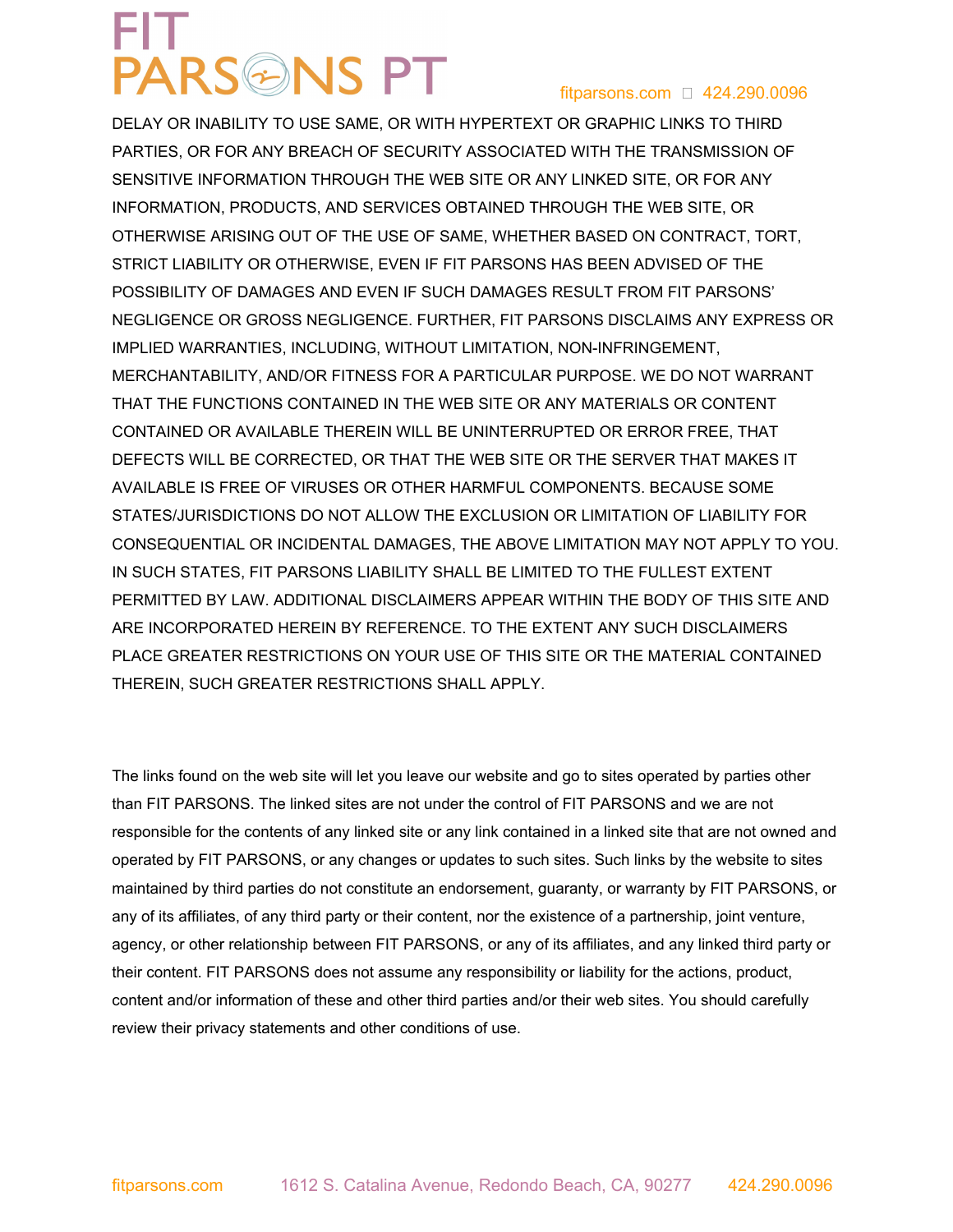### FH L **PARSONS PT**

#### fitparsons.com  $\Box$  424.290.0096

This Agreement shall be governed and constructed in accordance with the laws of the State of California without regard to conflicts of law provisions. Sole and exclusive jurisdiction for any action or proceeding arising out of or related to this Agreement shall be an appropriate state or federal court.

Any cause of action you may have with respect to your use of the web site must be commenced within one year after the claim or cause of action arises. If for any reason a court of competent jurisdiction finds any provision of this Agreement, or portion thereof, to be unenforceable, that provision shall be enforced to the maximum extent permissible so as to affect the intent of the Agreement, and the remainder of this Agreement shall continue in full force and effect.

You shall defend or settle at your sole expense any claim or suit, including without limitation any proceeding, investigation or claim by a self-regulatory organization, state or federal securities agency or commission, (collectively, an "Action") against FIT PARSONS and/or each of its affiliates, directors, officers, agents, employees or sublicensees, (collectively, the "Indemnitee") to the fullest extent permitted by law. You shall indemnify and hold harmless the Indemnitee from and against any and all damages, costs, liabilities and attorneys' fees incurred in defending and/or resolving such Action.

Notices under this Agreement shall be sufficient only if in writing and transmitted via personal delivery, delivered by a major commercial rapid delivery courier service, or mailed, postage or charges prepaid, by certified or registered mail, return receipt requested. This Agreement and our Privacy Policy contain the entire agreement between you and FIT PARSONS with respect to this Site. It supersedes all prior or contemporaneous communications and proposals, whether electronic, oral or written, between the user and FIT PARSONS with respect to this Site. Any rights not expressly granted herein are reserved.

#### COPYRIGHT

The content, organization, graphics, design, compilation, digital conversion, and other matters related to the web site are protected under applicable copyrights, trademarks, and other proprietary (including but not limited to intellectual property) rights as a collective work and/or compilation, pursuant to international conventions and U.S. and other copyright laws. Other product and company names mentioned herein may be the trademarks of their respective owners. The contents, and every part thereof, of the web site are only for your personal, non-commercial use. You do not acquire ownership rights to any content, document, or other materials viewed through our Site. The posting of information or materials on the web site does not constitute a waiver of any right in such information and materials. You will abide by any and all additional copyright notices, information, or restrictions contained in any content on our Site. Unless otherwise prohibited from doing so, you may download and make one (1) copy of the content and other downloadable items displayed on the web site for your personal, noncommercial use only, provided that you maintain all copyright and other notices contained in such content. Any copying, republication, or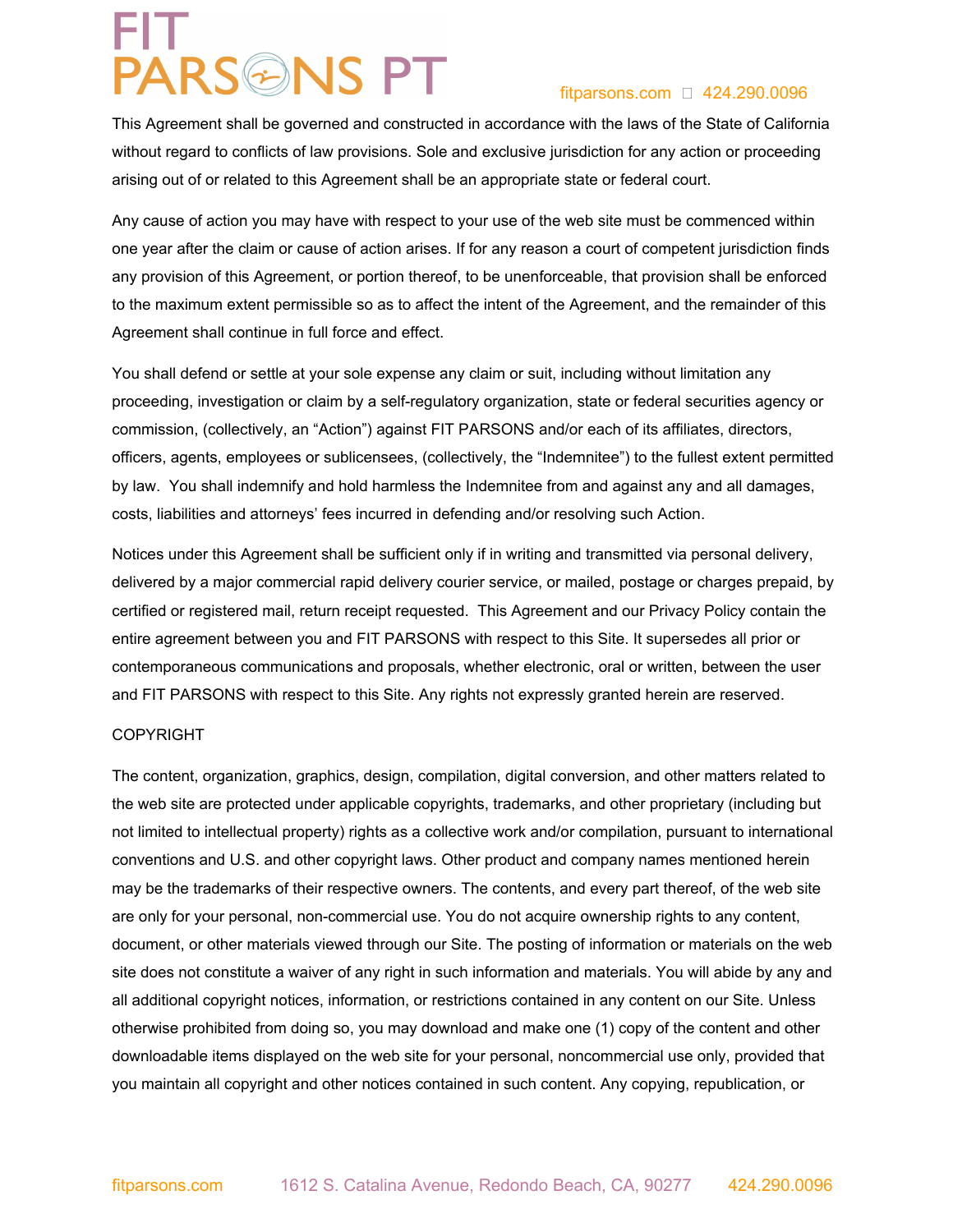#### fitparsons.com  $\Box$  424.290.0096

redistribution of website content, including by caching, framing, or similar means, is expressly prohibited without the prior written consent of FIT PARSONS and/or the respective intellectual property rights holder identified in the subject content.

**SITE USE TRACKING** FIT PARSONS uses cookies and web log files to track site usage in the same way most sites do. A cookie is a small data file that resides on your computer, and is accessed through the browser, which allows FIT PARSONS to recognize you as a User when you return to [www.fitparsons.com](http://www.fitparsons.com/) using the same computer and web browser. We also use cookies to improve the quality of our service by storing User preferences and customizing your experience accordingly. You can set your browser to refuse all cookies or to indicate when a cookie is being sent if you prefer.

**Log Files, IP Addresses and Device Information** When you visit the FIT PARSONS website from another site we automatically receive the URL of the site from which you came and the site to which you are going when you leave [www.fitparsons.com](http://www.fitparsons.com/). FIT PARSONS also receives the internet protocol ("IP") address of your computer (or the proxy server you use to access the World Wide Web), your computer operating system and type of web browser you are using, email patterns, mobile device operating system (if you are accessing FIT PARSONS using a mobile device), as well as the name of your ISP or your mobile carrier. We use this information to analyze overall trends to help improve the service. The linkage between your IP address and your personally identifiable information is not shared with any third parties.

**Security** We use a secure, respected hosting provider to store and serve our site and data. We use firewalls and other access controls on our servers that are monitored to help protect against security vulnerabilities. Each and every one of our contractors servicing our sites are obligated to abide by this Privacy Policy. Only authorized contractors servicing our sites are permitted to have access to your Personal Information, and such access is limited by need. Since the Internet is not a 100% secure environment, we cannot ensure or warrant the security of any information you transmit to FIT PARSONS. There is no guarantee that the information may not be accessed, copied, disclosed, altered, or destroyed by breach of any of our physical, technical, or managerial safeguards.

Any improper collection or misuse by unauthorized third parties of personally information, or other information provided on the site is a violation of the terms of use and should be reported to info@fitparsons.com

#### **Sharing Information with Third Parties**

FIT PARSONS takes the privacy of Users very seriously. We do not sell, rent, or otherwise provide your private information to third parties for marketing or other purposes.